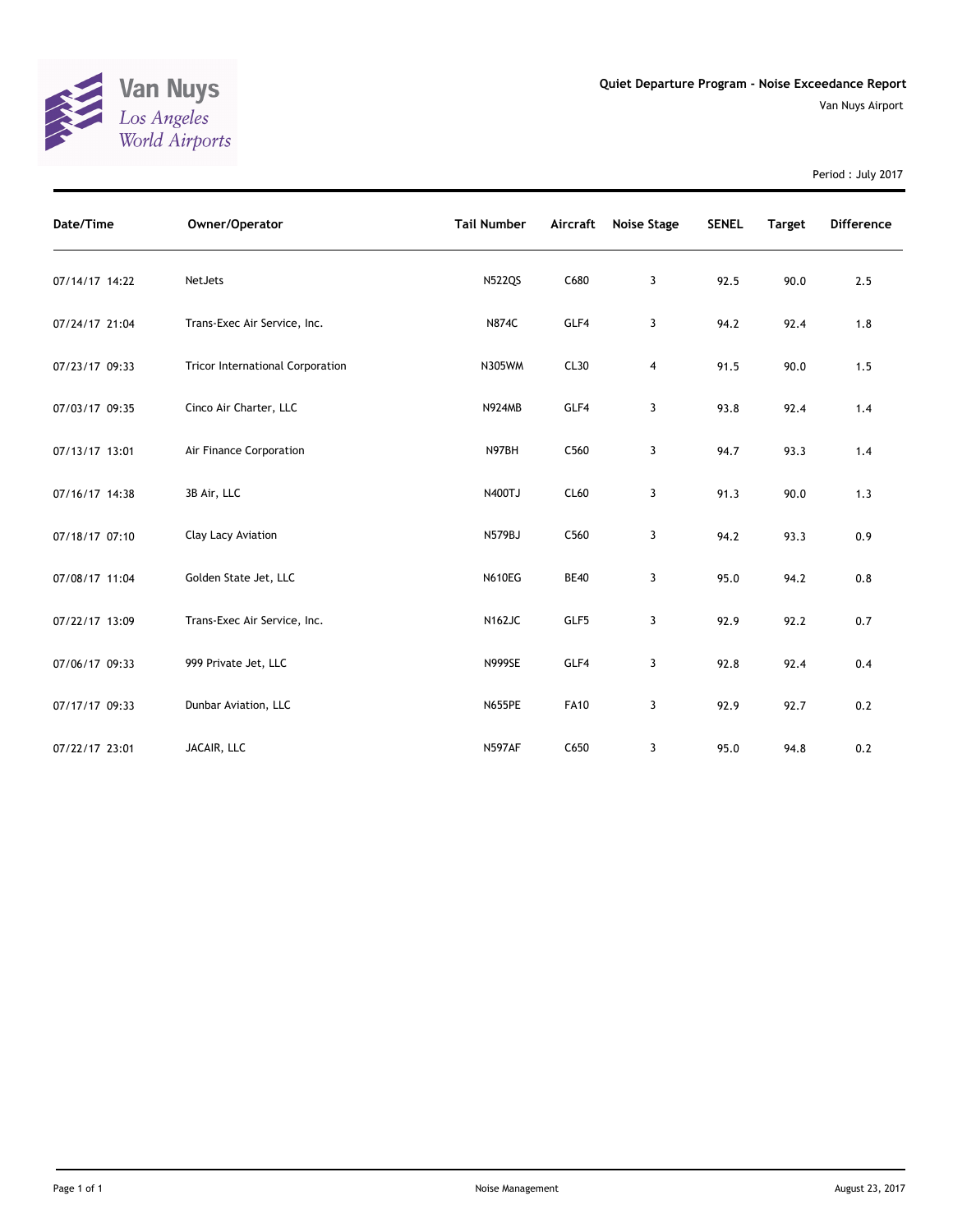

Period : July 2017

| Owner/Operator                           | <b>Departures Exceeding</b><br><b>Target Noise Level</b> | <b>Total Southbound</b><br><b>Jet Departures</b> |
|------------------------------------------|----------------------------------------------------------|--------------------------------------------------|
| Trans-Exec Air Service, Inc.             | $\mathbf{2}$                                             | 26                                               |
| Dunbar Aviation, LLC                     | $\mathbf{1}$                                             | $\mathbf{1}$                                     |
| <b>Tricor International Corporation</b>  | $\mathbf{1}$                                             | 1                                                |
| 3B Air, LLC                              |                                                          | 2                                                |
| Air Finance Corporation                  |                                                          | 3                                                |
| JACAIR, LLC                              |                                                          | 3                                                |
| 999 Private Jet, LLC                     |                                                          | 4                                                |
| Cinco Air Charter, LLC                   |                                                          | 15                                               |
| Golden State Jet, LLC                    | 1                                                        | 29                                               |
| NetJets                                  | 1                                                        | 176                                              |
| Clay Lacy Aviation                       | $\mathbf{1}$                                             | 182                                              |
| 1st Avenue TJC, LLC                      | 0                                                        | $\mathbf{1}$                                     |
| 415NG LLC                                | 0                                                        | 1                                                |
| 57 Aviation Services, LLC                | 0                                                        |                                                  |
| 6500, LLC                                | O                                                        |                                                  |
| 771 JT, LLC                              | 0                                                        |                                                  |
| Abbott Laboratories, Inc.                | 0                                                        |                                                  |
| AC Aviation Services, LLC                | 0                                                        |                                                  |
| ACI Jet                                  | 0                                                        |                                                  |
| ACM Aviation Services, Inc.              | 0                                                        |                                                  |
| Adams Office, LLC                        | 0                                                        |                                                  |
| Advanced Air Management, Inc.            | 0                                                        |                                                  |
| Aereo Limo, SA de CV                     | 0                                                        |                                                  |
| Aero Air, LLC                            | 0                                                        |                                                  |
| Air Bahnik, LLC                          | O                                                        |                                                  |
| AIR CERBERUS INC                         | 0                                                        |                                                  |
| AIR EVAC LIFETEAM                        | 0                                                        |                                                  |
| Air New Zealand                          | 0                                                        |                                                  |
| Air Rutter International                 | 0                                                        |                                                  |
| Aircraft Leasing Company of America, LLC | 0                                                        |                                                  |
| AirKraft One, LLC                        | 0                                                        |                                                  |
| AirSprint, Inc.                          | U                                                        |                                                  |
| Albatros Aircraft Corporation            | 0                                                        |                                                  |
| Alexander Aviation, LLC                  | 0                                                        |                                                  |
| Ambrose Corporation                      | 0                                                        | 1                                                |
| Andrew Bettis Aviation                   | 0                                                        |                                                  |
| <b>AOSky Corporation</b>                 | 0                                                        | 1                                                |
| Ascend Ventures, LLC                     | 0                                                        |                                                  |
| Asia Aviation Company Pte. Ltd           | 0                                                        | 1                                                |
| AVCENTER AIR CHARTERS                    | 0                                                        | $\mathbf{1}$                                     |
|                                          |                                                          |                                                  |

The Van Nuys Airport Fly Friendly - Quiet Departure Program asks that operators of jet aircraft use manufacturer's or NBAA quiet departure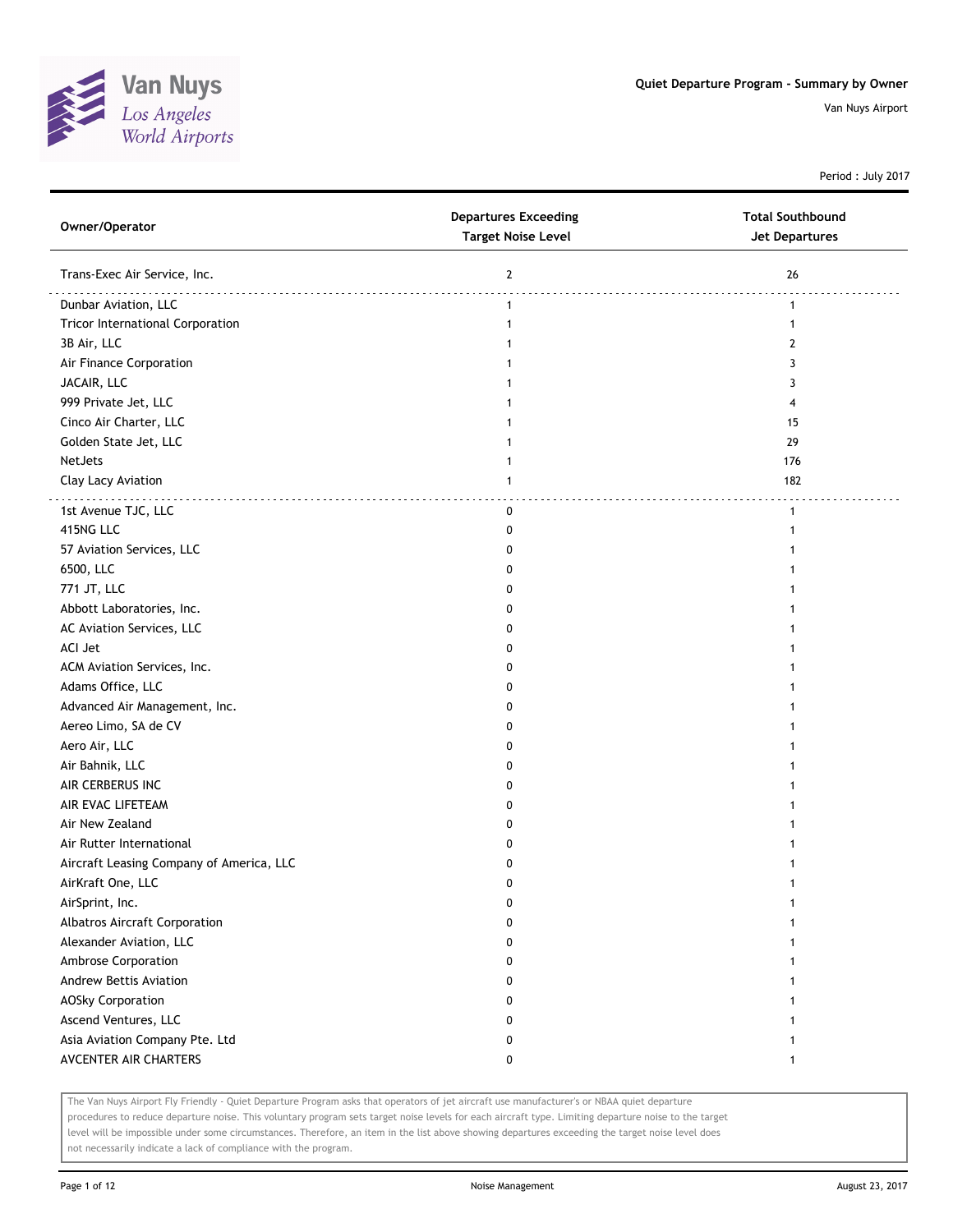

Period : July 2017

| Owner/Operator                           | <b>Departures Exceeding</b><br><b>Target Noise Level</b> | <b>Total Southbound</b><br><b>Jet Departures</b> |
|------------------------------------------|----------------------------------------------------------|--------------------------------------------------|
| <b>B. Coleman Aviation</b>               | 0                                                        |                                                  |
| Baker Aviation, LLC                      | 0                                                        |                                                  |
| <b>Bangkok Airways</b>                   | 0                                                        |                                                  |
| Bear Air, LLC                            | 0                                                        |                                                  |
| Belle Skye Enterprises, Inc.             | 0                                                        |                                                  |
| <b>Billionaire Inc</b>                   | 0                                                        |                                                  |
| <b>BIZAV SUPPORT LLC</b>                 | 0                                                        |                                                  |
| <b>Black Falcon LLC</b>                  | 0                                                        |                                                  |
| Blaise Alexander Chevrolet, Inc.         | 0                                                        |                                                  |
| BLUE HORIZONS HOLDINGS LLC               | 0                                                        |                                                  |
| Blue Star Management Services Corp       | 0                                                        |                                                  |
| Bluebird Owner, LLC                      | 0                                                        |                                                  |
| Bopper Airways, LLC                      | 0                                                        |                                                  |
| Boxer Property Management Corp.          | 0                                                        |                                                  |
| Buck Air, LLC                            | 0                                                        |                                                  |
| Business Jet Managers, Inc.              | 0                                                        |                                                  |
| C Dot Aviation, LLC                      | 0                                                        |                                                  |
| Caesars Entertainment Operating Co., Inc | 0                                                        |                                                  |
| Carnival Corporation                     | 0                                                        |                                                  |
| <b>Carrousel Farms</b>                   | 0                                                        |                                                  |
| Cathexis Oil & Gas, LLC                  | 0                                                        |                                                  |
| CB Air, LLC                              | 0                                                        |                                                  |
| <b>Centaero Aviation</b>                 | 0                                                        |                                                  |
| Central Management Services II LLC       | 0                                                        |                                                  |
| Central Missouri Aviation, Inc           | 0                                                        |                                                  |
| Chatfield Air Ambulance, Inc.            | 0                                                        |                                                  |
| Chevron U.S.A., Inc.                     | 0                                                        |                                                  |
| Cirrus Aviation X, LLC                   | 0                                                        |                                                  |
| Citation X8, LLC                         | 0                                                        |                                                  |
| CJ Partners, LLC                         | 0                                                        |                                                  |
| Clay Lacy Aviation, Inc.                 | 0                                                        |                                                  |
| Cloud Nine Aviation, LLC                 | 0                                                        |                                                  |
| Concord Hospitality Enterprises Company  | U                                                        |                                                  |
| <b>COPA AIRLINES</b>                     | 0                                                        |                                                  |
| Corporate Fleet Services, LLC            | 0                                                        |                                                  |
| Corporate Flight Management, Inc.        | 0                                                        |                                                  |
| Cory's Crew                              | 0                                                        |                                                  |
| Crow Executive Air, Inc                  | 0                                                        |                                                  |
| Custom Jet Charters, LLC                 | 0                                                        |                                                  |
| Cyberdyne Aviation LLC                   | 0                                                        |                                                  |
| Dale Hollow Aviation, LLC                | 0                                                        |                                                  |

The Van Nuys Airport Fly Friendly - Quiet Departure Program asks that operators of jet aircraft use manufacturer's or NBAA quiet departure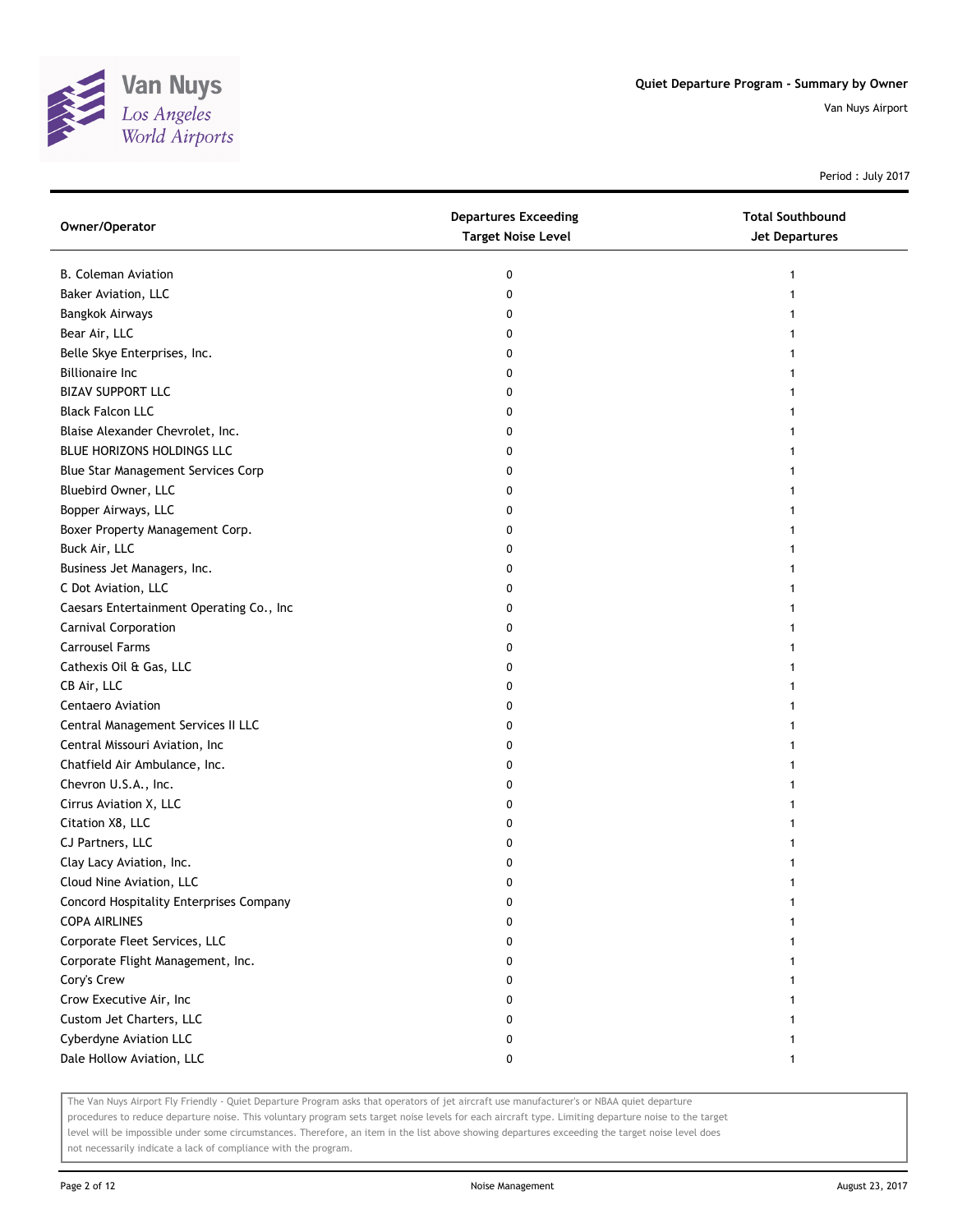

Period : July 2017

| Owner/Operator                                  | <b>Departures Exceeding</b><br><b>Target Noise Level</b> | <b>Total Southbound</b><br><b>Jet Departures</b> |
|-------------------------------------------------|----------------------------------------------------------|--------------------------------------------------|
| Dale P. Holt Holdings, LLC                      | 0                                                        | 1                                                |
| <b>DCCO</b> Aviation LLC                        | 0                                                        |                                                  |
| Dole Foods Flight Operations, Inc.              | 0                                                        |                                                  |
| Earnhardt Aviation, LLC                         | 0                                                        |                                                  |
| Edgewood Properties, Inc C/O JSM at Falcon, LLC | 0                                                        |                                                  |
| EJD Air III, LLC                                | 0                                                        |                                                  |
| EMBRAER EXECUTIVE AIRCRAFT INC                  | 0                                                        |                                                  |
| Energy Education of Montana, Inc.               | 0                                                        |                                                  |
| <b>Epps Aviation</b>                            | 0                                                        |                                                  |
| Execujet (UK) Ltd.                              | 0                                                        |                                                  |
| Fair Wind Air Charter                           | 0                                                        |                                                  |
| Farsight Technologies, Inc.                     | 0                                                        |                                                  |
| Fastgain Limited                                | 0                                                        |                                                  |
| Flight Management, LLC                          | 0                                                        |                                                  |
| Flight Proficiency Service, Inc.                | 0                                                        |                                                  |
| FltPlan.com                                     | 0                                                        |                                                  |
| Fly Phenon 208, LLC                             | 0                                                        |                                                  |
| Flying Bar B, LLC                               | 0                                                        |                                                  |
| Friedkin Aviation, Inc.                         | 0                                                        |                                                  |
| FT Enterprise Transport Systems, LLC            | 0                                                        |                                                  |
| Galleria Aviation, LLC                          | 0                                                        |                                                  |
| Garrett Thornburg Revocable Trust               | 0                                                        |                                                  |
| Global Aircraft, LLC                            | 0                                                        |                                                  |
| Global Flight, Inc.                             | 0                                                        |                                                  |
| Global Jetcare, Inc.                            | 0                                                        |                                                  |
| <b>Grossman Company Properties</b>              | 0                                                        |                                                  |
| Gruffy, LLC                                     | 0                                                        |                                                  |
| GS 150-217 LLC                                  | 0                                                        |                                                  |
| <b>GULFSTREAM LEASING LLC</b>                   | 0                                                        |                                                  |
| Haas Automation, Inc.                           | 0                                                        |                                                  |
| HF II, LLC                                      | 0                                                        |                                                  |
| Hill Air Company, Ltd                           | 0                                                        |                                                  |
| HUM-AIR LLC                                     |                                                          |                                                  |
| Hy-Vee, Inc.                                    | 0                                                        |                                                  |
| IAC/InterActive Corporation                     | 0                                                        |                                                  |
| <b>IESI TX GP Corporation</b>                   | 0                                                        |                                                  |
| Information Management System Company           | 0                                                        |                                                  |
| Jet Access Aviation, LLC                        | 0                                                        |                                                  |
| Jet Aviation Business Jets AG                   | 0                                                        |                                                  |
| Jet Aviation Business Jets, Inc.                | 0                                                        |                                                  |
| Jet Aviation Flight Services, Inc.              | 0                                                        |                                                  |

The Van Nuys Airport Fly Friendly - Quiet Departure Program asks that operators of jet aircraft use manufacturer's or NBAA quiet departure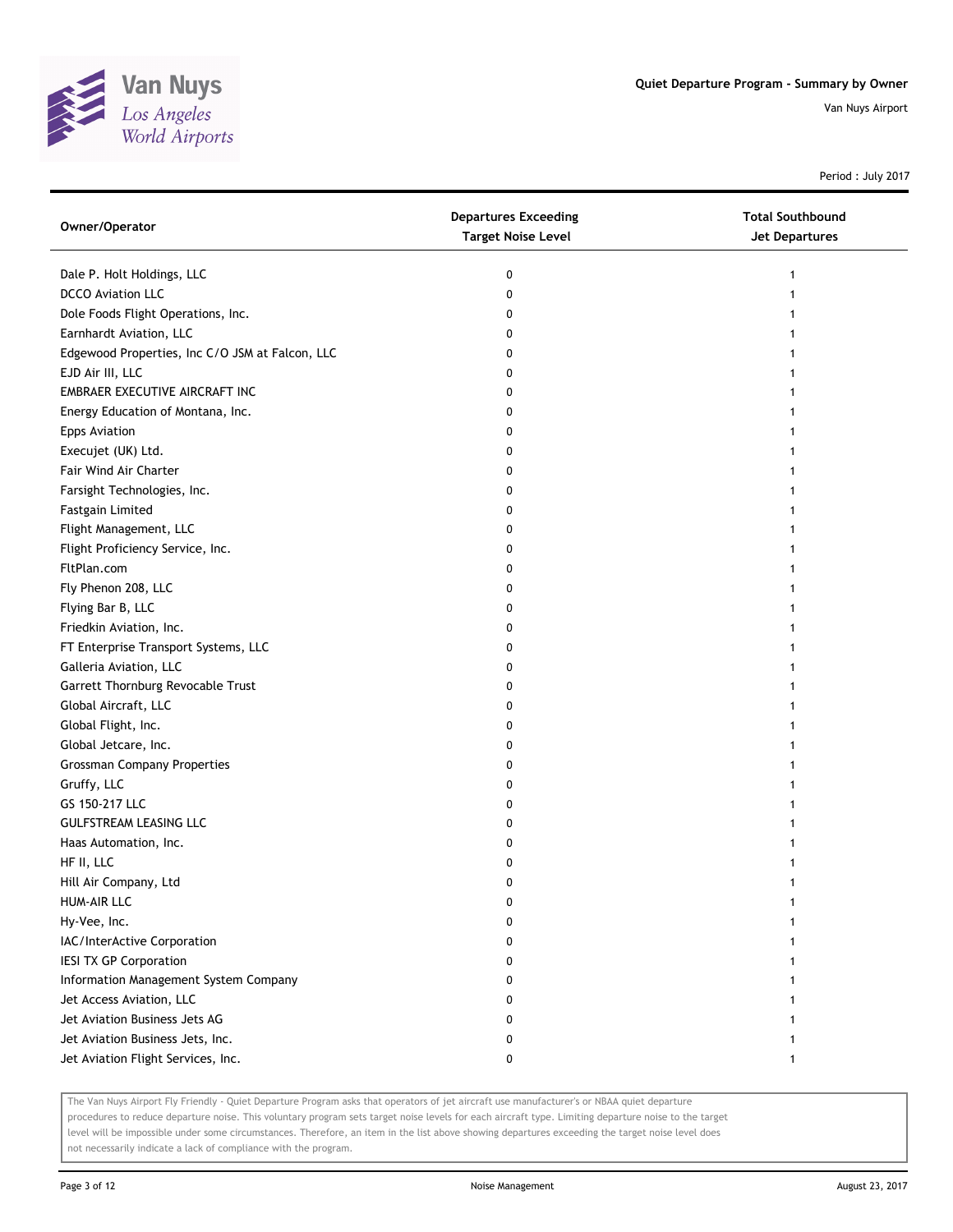

Period : July 2017

| Jet Engine Technology Corporation<br>0<br>1             |  |
|---------------------------------------------------------|--|
| Jet Link Investments, Inc.<br>0                         |  |
| Jet Nevada<br>0                                         |  |
| Jet Source Charter, Inc.<br>0                           |  |
| Jet Tech Ltd.<br>0                                      |  |
| Jet Transfer, LLC<br>0                                  |  |
| Jet-Alliance, Inc.<br>0                                 |  |
| JetEx, LLC<br>0                                         |  |
| Jetport, Inc.<br>0                                      |  |
| JS CJ3, LLC<br>0                                        |  |
| KAIR2014, LLC<br>0                                      |  |
| Kay-Co Investments, Inc.<br>0                           |  |
| Keystone Aviation, LLC<br>0                             |  |
| Kimbal Logistics, LLC<br>0                              |  |
| KMR Aviation, Inc.<br>0                                 |  |
| KTI, Inc.<br>0                                          |  |
| KW Flight, LLC<br>0                                     |  |
| KW770, LLC<br>0                                         |  |
| Lettuce Fly LLC<br>0                                    |  |
| Lookout Mountain Air, LLC<br>0                          |  |
| Loujor LLC<br>0                                         |  |
| MAC Aircraft Sales, LLC<br>0                            |  |
| Mac Aviation, LLC<br>0                                  |  |
| Mandalay Resort Group<br>0                              |  |
| Max Air, LLC<br>0                                       |  |
| <b>McDonald's Corporation</b><br>0<br>1                 |  |
| McWalsh, LLC<br>0<br>1                                  |  |
| Meridian Air Charter<br>0                               |  |
| Midwest Charter, LLC<br>0                               |  |
| Mirage Resorts, Inc.<br>0                               |  |
| <b>ML Motorsports</b><br>0                              |  |
| Moelis & Company Manager, LLC<br>0                      |  |
| Montana Aerospace, Inc.<br>0                            |  |
| Morningstar Air Express, Inc.<br>n                      |  |
| Morningstar Partners, Ltd., DBA Auroa Jet Partners<br>o |  |
| MSG Aircraft Leasing, LLC<br>0                          |  |
| MT Yack Aviation, LLC<br>0                              |  |
| MUSTANG 426NS LLC<br>0                                  |  |
| N276GC, LLC<br>0                                        |  |
| N36MU, LLC<br>0                                         |  |
| N702SS LLC<br>0<br>1                                    |  |

The Van Nuys Airport Fly Friendly - Quiet Departure Program asks that operators of jet aircraft use manufacturer's or NBAA quiet departure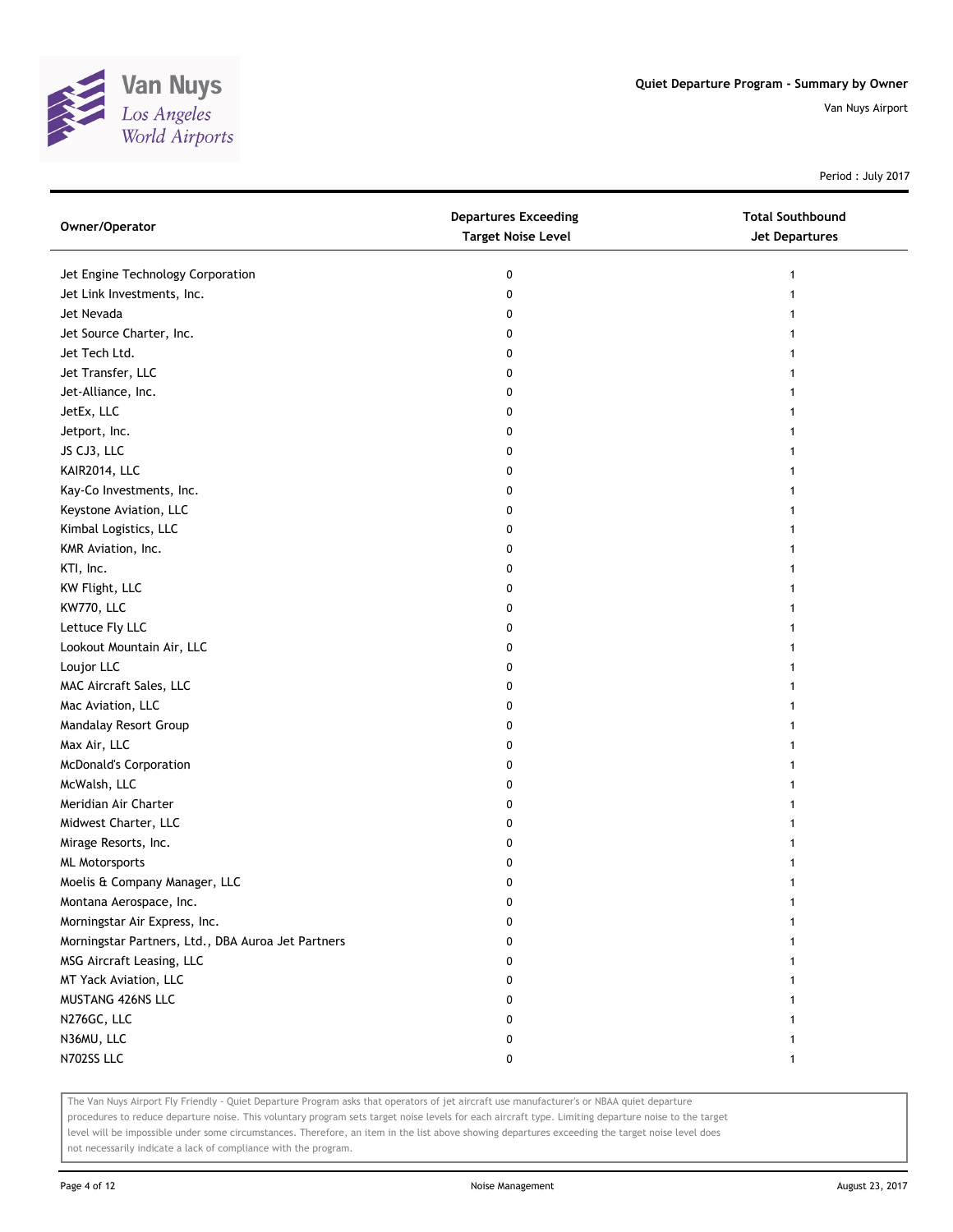

Period : July 2017

| Owner/Operator                        | <b>Departures Exceeding</b><br><b>Target Noise Level</b> | <b>Total Southbound</b><br><b>Jet Departures</b> |
|---------------------------------------|----------------------------------------------------------|--------------------------------------------------|
| N800PZ, LLC                           | 0                                                        | 1                                                |
| Najafi Aviation, LLC                  | 0                                                        |                                                  |
| Nauthiz Pty. Ltd.                     | 0                                                        |                                                  |
| New Process Steel, LP                 | 0                                                        |                                                  |
| North American Charters               | 0                                                        |                                                  |
| NWA Partners, LLC                     | 0                                                        |                                                  |
| Omicron Transportation, Inc.          | 0                                                        |                                                  |
| Oriental Kenzo Plasa Co. Limited      | 0                                                        |                                                  |
| Owen Aviation, LLC                    | 0                                                        |                                                  |
| Pacific Flight Services, Inc.         | 0                                                        |                                                  |
| Peregrinus, LLC                       | 0                                                        |                                                  |
| Pinnacle Aviation, Inc.               | 0                                                        |                                                  |
| Priority 1 Aviation, Inc.             | 0                                                        |                                                  |
| Progressive Casualty Insurance, Inc.  | 0                                                        |                                                  |
| Quart 2C, LLC                         | 0                                                        |                                                  |
| RA Management Services, LLC           | 0                                                        |                                                  |
| Rainier Aviation, Inc.                | 0                                                        |                                                  |
| Raven Aviation, LLC                   | 0                                                        |                                                  |
| Red Hawk Properties, LLC              | 0                                                        |                                                  |
| Red.com                               | 0                                                        |                                                  |
| RER Investments, LLC                  | 0                                                        |                                                  |
| Rimbaka Forestry Corp Sdn. Bhd.       | 0                                                        |                                                  |
| RJS Development Corp.                 | 0                                                        |                                                  |
| RMC Leasing, LLC                      | 0                                                        |                                                  |
| Roaring Springs Ranch, Inc.           | 0                                                        |                                                  |
| Robinson Leasing, Inc.                | 0                                                        |                                                  |
| Roche Fruit Company, Inc.             | 0                                                        |                                                  |
| Roma 550, LLC                         | 0                                                        |                                                  |
| Running Water Land and Cattle Company | 0                                                        |                                                  |
| Sable Aviation, LLC                   | 0                                                        |                                                  |
| Sakim Investments, LLC                | 0                                                        |                                                  |
| Sapphire Air, LLC                     | 0                                                        |                                                  |
| Saults & Pollard Real Estate, Ltd.    | 0                                                        |                                                  |
| Say, Tony S.                          | 0                                                        |                                                  |
| Sayad, Robert S.                      | 0                                                        |                                                  |
| SC Aviation Inc                       | 0                                                        |                                                  |
| SCB Falcon, LLC                       | 0                                                        |                                                  |
| Scottsdale Hangar One, LLC            | 0                                                        |                                                  |
| Sega Sammy Holdings, Inc.             | 0                                                        |                                                  |
| Shepherd Aircraft Holdings LLC        | 0                                                        |                                                  |
| SKYWEST AIRLINES Inc.                 | 0                                                        | 1                                                |

The Van Nuys Airport Fly Friendly - Quiet Departure Program asks that operators of jet aircraft use manufacturer's or NBAA quiet departure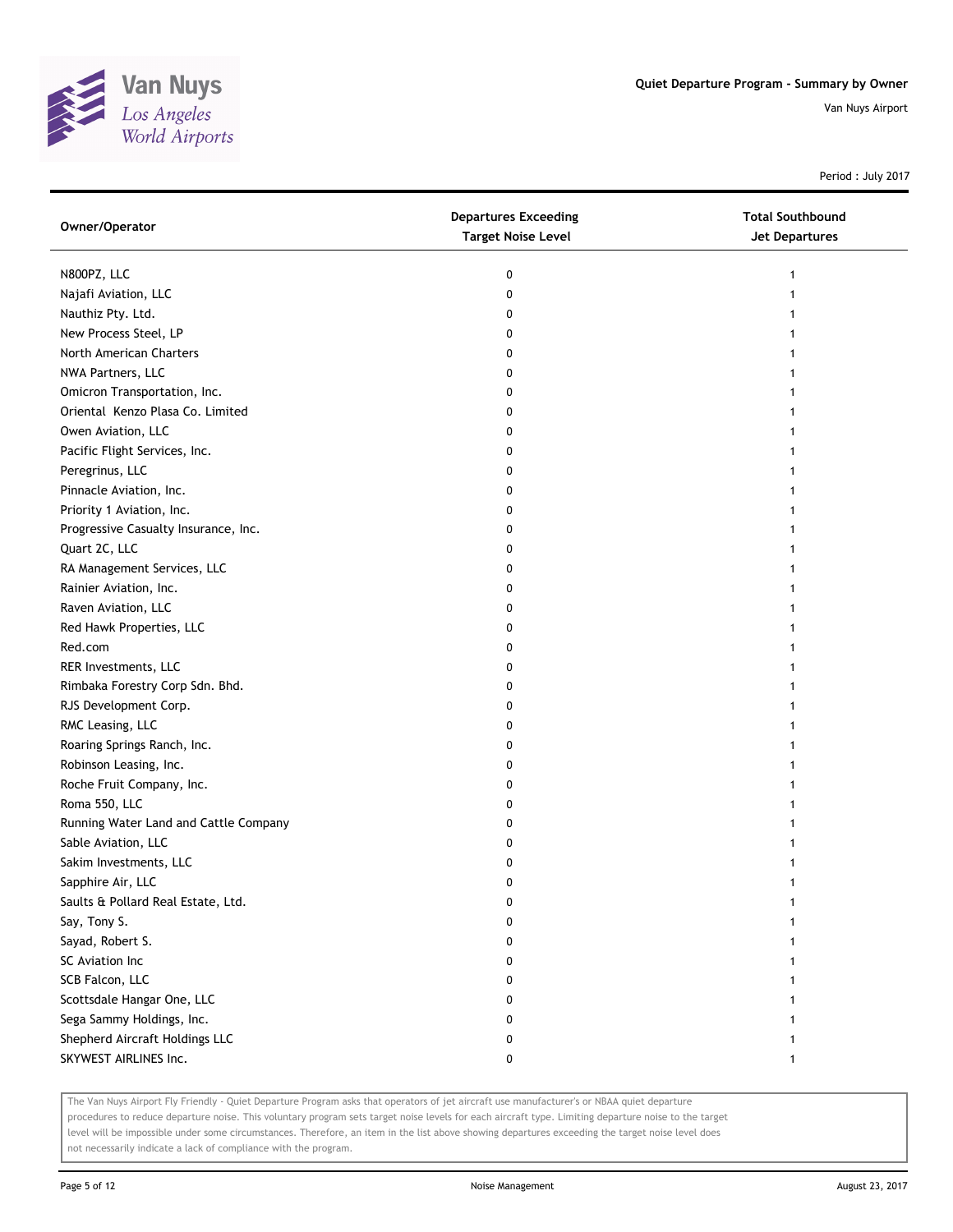

Period : July 2017

| Owner/Operator                         | <b>Departures Exceeding</b><br><b>Target Noise Level</b> | <b>Total Southbound</b><br>Jet Departures |
|----------------------------------------|----------------------------------------------------------|-------------------------------------------|
| SOUTHWEST AIRLINES CO                  | 0                                                        | 1                                         |
| Stanton Aviation, LLC                  | 0                                                        |                                           |
| <b>Starbase Aviation</b>               | 0                                                        |                                           |
| <b>Stargazer Aviation</b>              | 0                                                        |                                           |
| Starwest Air, LLC                      | 0                                                        |                                           |
| Sundance MC, LLC                       | 0                                                        |                                           |
| Tahoe Express, LLC                     | 0                                                        |                                           |
| Tailwind Enterprises, LLC              | 0                                                        |                                           |
| The Brickman Group Ltd                 | 0                                                        | 1                                         |
| The David Geffen Company               | 0                                                        |                                           |
| Time Warner, Inc.                      | 0                                                        |                                           |
| Trigger Air, LLC                       | 0                                                        |                                           |
| TTX Holdings, LLC                      | 0                                                        |                                           |
| <b>TVPX</b>                            | 0                                                        |                                           |
| Valley Horizons, LLC                   | 0                                                        |                                           |
| Via Feliz II, LLC                      | 0                                                        |                                           |
| VISTAJET Aviation Services, SA         | 0                                                        |                                           |
| <b>Washington Corporations</b>         | 0                                                        |                                           |
| Watch Hill Capital, LLC                | 0                                                        |                                           |
| Wells Fargo Equipment Finance, Inc.    | 0                                                        |                                           |
| West Ridge Air II, LLC                 | 0                                                        |                                           |
| Westwind Investors Management Co., LLC | 0                                                        |                                           |
| <b>Wilshire Associates</b>             | 0                                                        |                                           |
| Winner 614JH, LLC                      | 0                                                        |                                           |
| Worldwide Jet Charter, LLC             | 0                                                        |                                           |
| Worthington Enterprises, Inc.          | 0                                                        |                                           |
| <b>WWF Operating Company</b>           | 0                                                        |                                           |
| <b>ZC Aviation</b>                     | 0                                                        | 1                                         |
| 477 Aviation, LLC                      | 0                                                        | 2                                         |
| Air Time, LLC                          | 0                                                        | 2                                         |
| AJENAT HOLDINGS LLC                    | 0                                                        | 2                                         |
| Ample United Limited                   | 0                                                        | 2                                         |
| A-OK Jets, Inc.                        | U                                                        | L                                         |
| Ares Technical Administration, LLC     | 0                                                        | 2                                         |
| ATI Jet, Inc.                          | 0                                                        | 2                                         |
| Aviation Leasing Group, Inc.           | 0                                                        | 2                                         |
| Beverly Hills Exotic Collection, LLC   | 0                                                        | 2                                         |
| Blue Angel Aviation, LLC               | 0                                                        | 2                                         |
| Blue Star Management Services Corp.    | 0                                                        | 2                                         |
| Bombardier Aerospace Corp              | 0                                                        | $\mathbf{2}$                              |
| <b>Business Jet Access</b>             | 0                                                        | 2                                         |

The Van Nuys Airport Fly Friendly - Quiet Departure Program asks that operators of jet aircraft use manufacturer's or NBAA quiet departure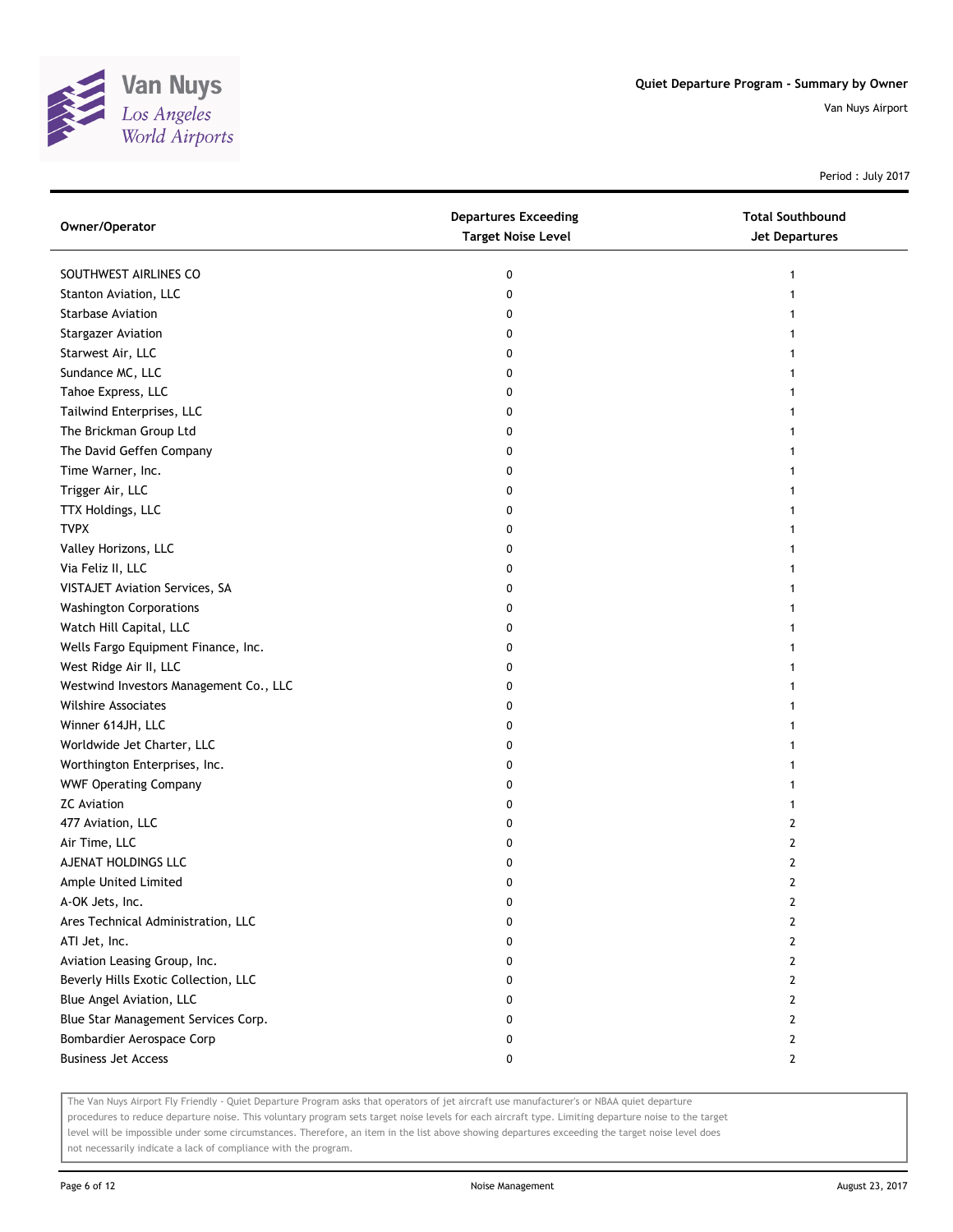

Period : July 2017

| Owner/Operator                              | <b>Departures Exceeding</b><br><b>Target Noise Level</b> | <b>Total Southbound</b><br>Jet Departures |
|---------------------------------------------|----------------------------------------------------------|-------------------------------------------|
| Century Jets                                | 0                                                        | 2                                         |
| Cessna Aircraft Company                     | 0                                                        | 2                                         |
| <b>Chevron Aviation Services</b>            | 0                                                        | 2                                         |
| Club Jet                                    | 0                                                        | 2                                         |
| CMB Financial Leasing Co., Ltd.             | 0                                                        | 2                                         |
| Consolidated Investment Group, LLC          | 0                                                        | 2                                         |
| Crescent Heights Sales, Inc.                | 0                                                        | 2                                         |
| Culbertson Aviation, LLC                    | 0                                                        | 2                                         |
| D.S. Advisors, Inc.                         | 0                                                        | 2                                         |
| DeBartolo Property Group Flight Department  | 0                                                        | 2                                         |
| Disaster Flight Services, LLC               | 0                                                        | 2                                         |
| DSEA Investments, LLC                       | 0                                                        | 2                                         |
| Dumont Jets                                 | 0                                                        | 2                                         |
| Earth Star, Inc.                            | 0                                                        | 2                                         |
| El Paso Oil, Ltd.                           | 0                                                        | 2                                         |
| <b>Emerson Electric Company</b>             | 0                                                        | 2                                         |
| ESK One, LLC                                | 0                                                        | 2                                         |
| EVERGREEN EMPIRE LLC                        | 0                                                        | 2                                         |
| Ewing Irrigation Products, Inc.             | 0                                                        | 2                                         |
| Execuflight, Inc.                           | 0                                                        | 2                                         |
| Fairmont Aviation, LLC                      | 0                                                        | 2                                         |
| Flightexec                                  | 0                                                        | 2                                         |
| Flightworks                                 | 0                                                        | 2                                         |
| Flying Mustang, LLC                         | 0                                                        | 2                                         |
| Gama Charters, Inc.                         | 0                                                        | 2                                         |
| Gamel Howe Andros Aviation, LLC             | 0                                                        | 2                                         |
| Gateway Aviation, Inc.                      | 0                                                        | 2                                         |
| <b>General Electric Capital Corporation</b> | 0                                                        | 2                                         |
| Globaljet NA, LLC                           | 0                                                        | 2                                         |
| Grancor Aviation Inc.                       | 0                                                        | 2                                         |
| Guardian Air Service, LP                    | 0                                                        | 2                                         |
| Guthy-Renker Aviation, LLC                  | 0                                                        | 2                                         |
| Hangar Aviation Management, LLC             | 0                                                        | 2                                         |
| Harpo, Inc.                                 | 0                                                        | 2                                         |
| International Jet, LLC                      | 0                                                        | $\overline{2}$                            |
| Jet Aviation Flight Services                | 0                                                        | $\overline{2}$                            |
| Jet Linx Aviation, LLC                      | 0                                                        | 2                                         |
| Jim Falk Lexus of Beverly Hills             | 0                                                        | 2                                         |
| Johnson Controls Real Estate Holding, Inc.  | 0                                                        | 2                                         |
| Kalitta Charters, LLC                       | 0                                                        | 2                                         |
| Kurt Manufacturing Company, Inc.            | 0                                                        | $\mathbf{2}$                              |

The Van Nuys Airport Fly Friendly - Quiet Departure Program asks that operators of jet aircraft use manufacturer's or NBAA quiet departure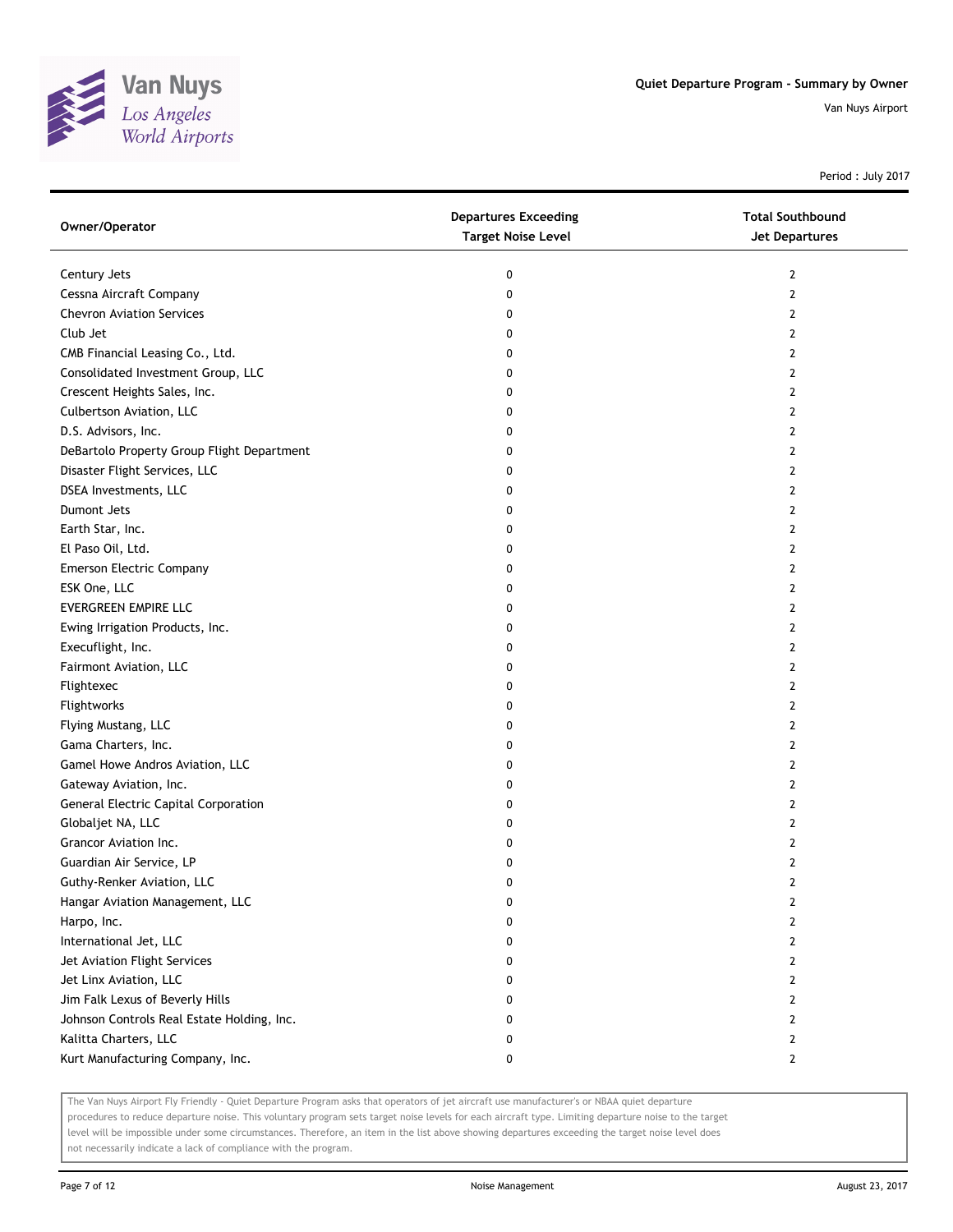

Period : July 2017

| Owner/Operator                    | <b>Departures Exceeding</b><br><b>Target Noise Level</b> | <b>Total Southbound</b><br><b>Jet Departures</b> |
|-----------------------------------|----------------------------------------------------------|--------------------------------------------------|
| Leonard Green & Partners, LLC     | 0                                                        | $\mathbf{2}$                                     |
| Leslie's Poolmart, Inc.           | 0                                                        | $\overline{2}$                                   |
| LKV Air, LLC                      | 0                                                        | 2                                                |
| Mannco, LLC                       | 0                                                        | $\mathbf{2}$                                     |
| Mendota Aircraft Management, LLC  | 0                                                        | $\mathbf{2}$                                     |
| Micron Leasing, Inc.              | 0                                                        | $\overline{2}$                                   |
| Mountain Aviation, Inc.           | 0                                                        | 2                                                |
| N620PJ, LLC                       | 0                                                        | 2                                                |
| NDM AVIATION LLC                  | 0                                                        | $\mathbf{2}$                                     |
| NetJets, Inc                      | 0                                                        | $\mathbf{2}$                                     |
| Northwood Aviation, LLC           | 0                                                        | $\overline{2}$                                   |
| Pacific Coast Aviation, Inc.      | 0                                                        | $\overline{2}$                                   |
| Pacific Coast Jet Charter, Inc.   | 0                                                        | 2                                                |
| Pacific Coast Jet, LLC            | 0                                                        | $\mathbf{2}$                                     |
| Passport 420, LLC                 | 0                                                        | $\mathbf{2}$                                     |
| Peco Air, LLC                     | 0                                                        | $\mathbf{2}$                                     |
| Platinum Equity, LLC              | 0                                                        | 2                                                |
| PONTIAC AVIATION LLC              | 0                                                        | 2                                                |
| Priester Aviation                 | 0                                                        | $\mathbf{2}$                                     |
| Raynemen LLC                      | 0                                                        | $\mathbf{2}$                                     |
| Red Air, LLC.                     | 0                                                        | $\overline{2}$                                   |
| Red Wing Aeroplane Co., LLC       | 0                                                        | $\overline{2}$                                   |
| Red, White, & Blue Pictures, Inc. | 0                                                        | 2                                                |
| RSH Consulting, LLC               | 0                                                        | $\mathbf{2}$                                     |
| RWP Associates, Inc.              | 0                                                        | $\mathbf{2}$                                     |
| S.K. Aviation, LLC                | 0                                                        | $\mathbf{2}$                                     |
| Santa Barbara Executive Jet       | 0                                                        | 2                                                |
| Sauvage Nevada, LLC               | 0                                                        | 2                                                |
| Schmidt, Eric E.                  | 0                                                        | $\mathbf{2}$                                     |
| SKYHI, LLC                        | 0                                                        | $\mathbf{2}$                                     |
| SMB Air, LLC                      | 0                                                        | 2                                                |
| SP Aviation, Inc.                 | 0                                                        | $\overline{2}$                                   |
| Spread Our Wings, LLC             | 0                                                        | 2                                                |
| Starjet, Inc.                     | 0                                                        | $\mathbf{2}$                                     |
| The Employers Benefit Group, LLC  | 0                                                        | $\mathbf{2}$                                     |
| The Tornante Company, LLC         | 0                                                        | $\mathbf{2}$                                     |
| Thyssen Aviation, LLC             | 0                                                        | $\mathbf{2}$                                     |
| Trijet Aviation Management, LLC   | 0                                                        | $\mathbf{2}$                                     |
| Ultra-Lux Jets, Inc.              | 0                                                        | $\mathbf{2}$                                     |
| United Medical Devices, LLC       | 0                                                        | $\mathbf{2}$                                     |
| Virgin Australia                  | 0                                                        | $\mathbf{2}$                                     |

The Van Nuys Airport Fly Friendly - Quiet Departure Program asks that operators of jet aircraft use manufacturer's or NBAA quiet departure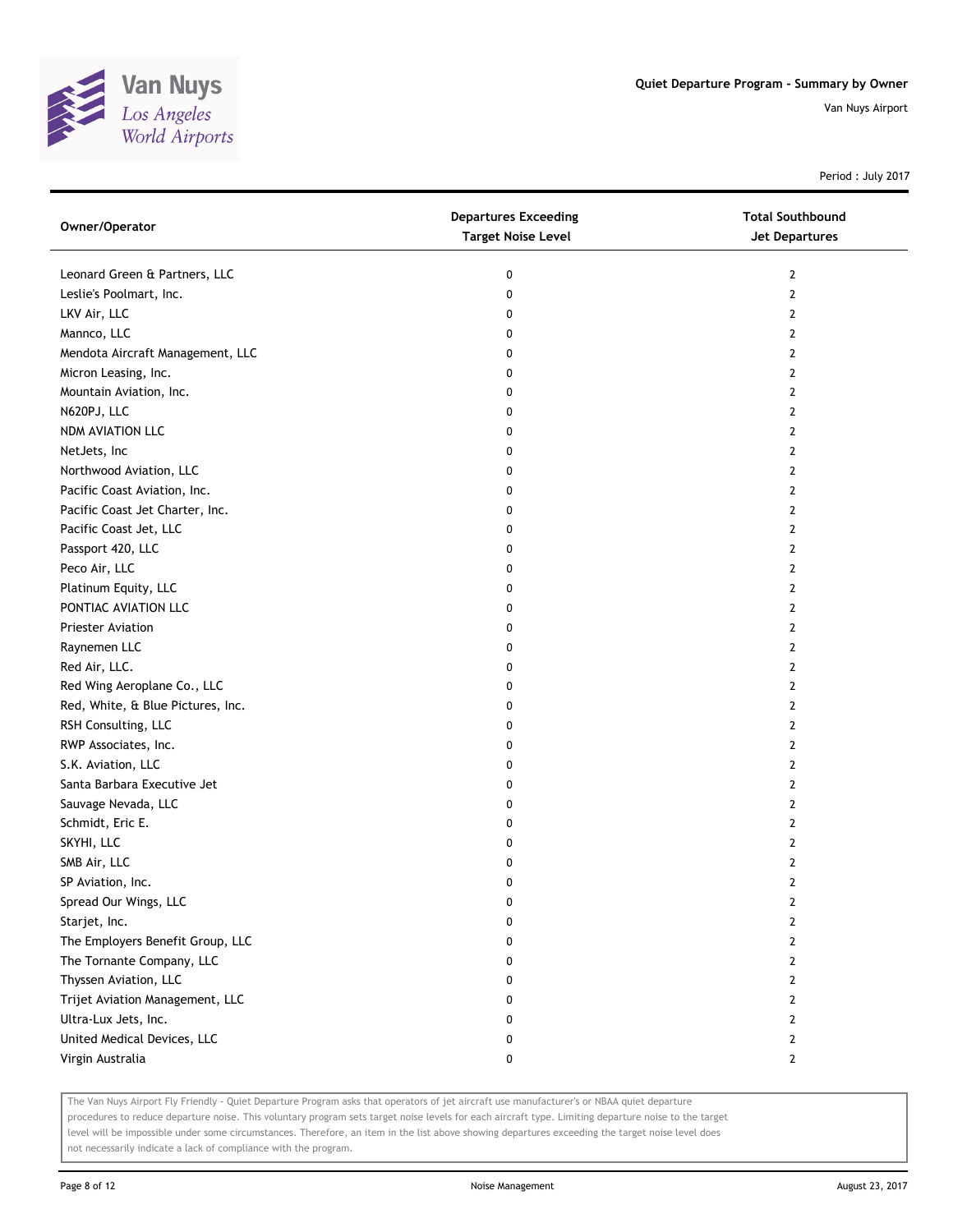

Period : July 2017

| Owner/Operator                        | <b>Departures Exceeding</b><br><b>Target Noise Level</b> | <b>Total Southbound</b><br>Jet Departures |
|---------------------------------------|----------------------------------------------------------|-------------------------------------------|
| VMI Enterprises, LLC                  | 0                                                        | 2                                         |
| WCA Holdings IV, LLC                  | 0                                                        | 2                                         |
| WESTGATE AVIATION GIV LLC             | 0                                                        | 2                                         |
| WG Aero, LLC                          | 0                                                        | 2                                         |
| Whirlpool Business Travel Department  | 0                                                        | 2                                         |
| White Pint Two, LLC                   | 0                                                        | 2                                         |
| Wing Aviation, LLC                    | 0                                                        | 2                                         |
| Yunwei Corporate Jet Leasing Co. Ltd. | 0                                                        | 2                                         |
| A-Ron Resources, LLC                  | 0                                                        | 3                                         |
| Aviation Enterprises, Inc.            | 0                                                        | 3                                         |
| <b>BAM Aviation, LLC</b>              | 0                                                        | 3                                         |
| Beach Air II, LLC                     | 0                                                        | 3                                         |
| Canyon Partners, LLC                  | 0                                                        | 3                                         |
| Cavendish Investing, Ltd.             | 0                                                        | 3                                         |
| Center Air, LLC                       | 0                                                        | 3                                         |
| Channel Island Aviation, Inc.         | 0                                                        | 3                                         |
| Charlie Romeo LLC                     | 0                                                        | 3                                         |
| <b>Cirrus Aviation Services</b>       | 0                                                        | 3                                         |
| Colony Capital, LLC                   | 0                                                        | 3                                         |
| Corporate Air, LLC                    | 0                                                        | 3                                         |
| CX 34, LLC                            | 0                                                        | 3                                         |
| ExcelAire Service, Inc.               | 0                                                        | 3                                         |
| Falcon 50-054, LLC                    | 0                                                        | 3                                         |
| FL Aviation Corp.                     | 0                                                        | 3                                         |
| Flight Options, LLC                   | 0                                                        | 3                                         |
| Flightworks, LLC                      | 0                                                        | 3                                         |
| Green Chair Productions, Inc.         | 0                                                        | 3                                         |
| Hot Mama Transport, LLC               | 0                                                        | 3                                         |
| Irongate Air, LLC                     | 0                                                        | 3                                         |
| Jet Set Aircraft, Inc.                | 0                                                        | 3                                         |
| K/S Aviation, LLC                     | 0                                                        | 3                                         |
| Lavinia Aircraft Leasing, LLC         | 0                                                        | 3                                         |
| Legacy Ventures, LLC                  | 0                                                        | 3                                         |
| LJ60-266, LLC                         | 0                                                        | 3                                         |
| Merle Norman Cosmetics, Inc.          | 0                                                        | 3                                         |
| Midland Financial Company             | 0                                                        | 3                                         |
| MilkOil, LLC                          | 0                                                        | 3                                         |
| Morningstar Partners, Ltd.            | 0                                                        | 3                                         |
| NantWorks, LLC                        | 0                                                        | 3                                         |
| <b>NLT LLC</b>                        | 0                                                        | 3                                         |
| Northern Illinois Flight Center, Inc. | 0                                                        | 3                                         |

The Van Nuys Airport Fly Friendly - Quiet Departure Program asks that operators of jet aircraft use manufacturer's or NBAA quiet departure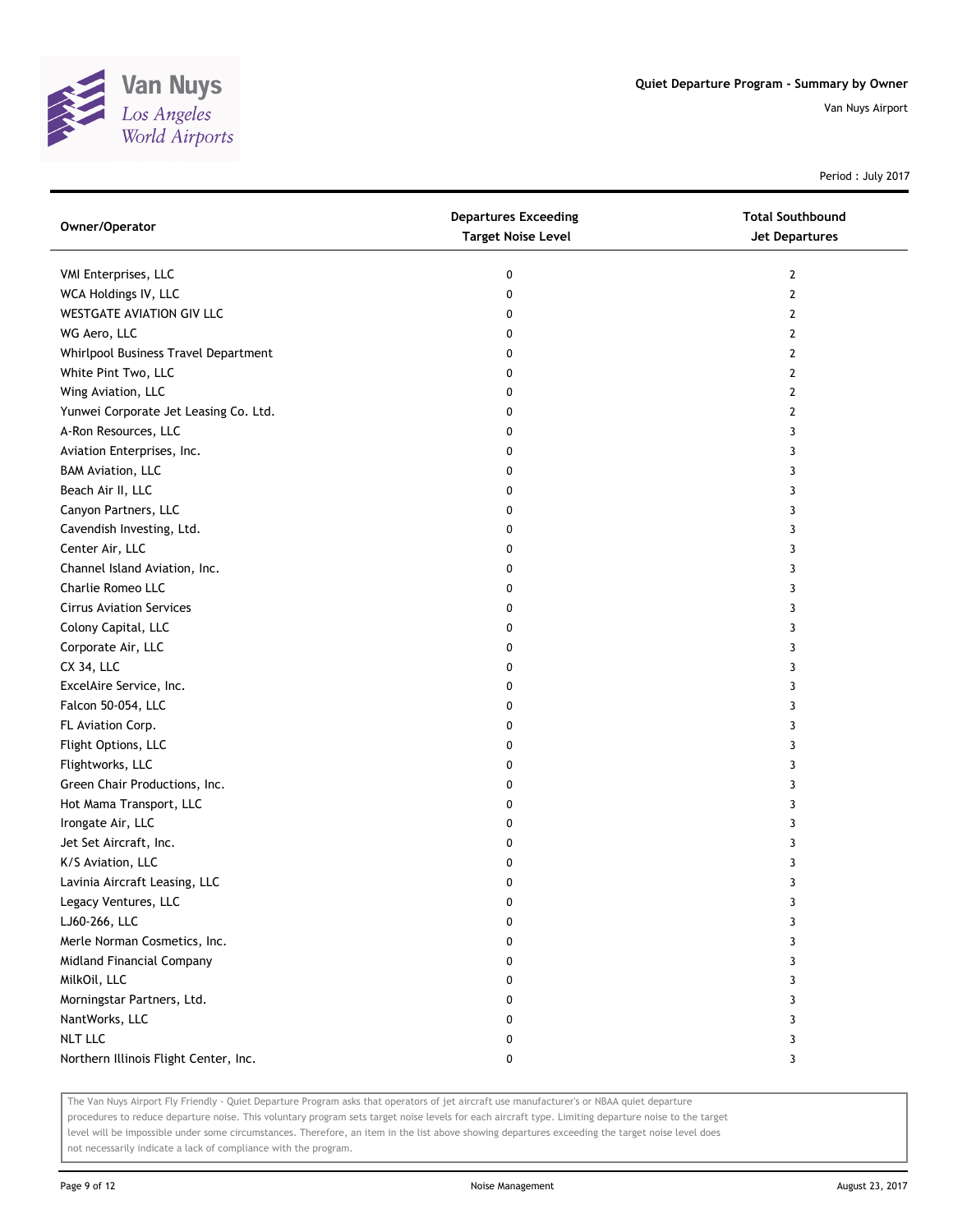

Period : July 2017

| Owner/Operator                     | <b>Departures Exceeding</b><br><b>Target Noise Level</b> | <b>Total Southbound</b><br>Jet Departures |
|------------------------------------|----------------------------------------------------------|-------------------------------------------|
| PMC Global, Inc.                   | 0                                                        | 3                                         |
| Preferred Aviation, Inc.           | 0                                                        | 3                                         |
| Scott, D. Gregory                  | 0                                                        | 3                                         |
| Sky River Consulting, LLC          | 0                                                        | 3                                         |
| <b>Thornton Corporation</b>        | 0                                                        | 3                                         |
| Threshold Technologies, Inc.       | 0                                                        | 3                                         |
| Tyler Turbine Sales, Inc.          | 0                                                        | 3                                         |
| Allen Lund Company, Inc.           | 0                                                        | 4                                         |
| <b>BANK OF UTAH TRUSTEE</b>        | 0                                                        |                                           |
| BMH Air, LLC                       | 0                                                        |                                           |
| <b>Flight Options</b>              | 0                                                        |                                           |
| Gama Aviation, Inc.                | 0                                                        |                                           |
| Gulf Group Enterprises, LLC        | 0                                                        |                                           |
| Haymon Sports, LLC                 | 0                                                        |                                           |
| Journey Aviation, LLC              | 0                                                        |                                           |
| KJC Asset Management, LLC          | 0                                                        |                                           |
| MCS Leasing, Inc.                  | 0                                                        | 4                                         |
| Mike Post Productions, Inc.        | 0                                                        | 4                                         |
| <b>NVJETS</b>                      | 0                                                        |                                           |
| Paragon Transport Management, LLC  | 0                                                        |                                           |
| Park Air, LLC                      | 0                                                        |                                           |
| Raspberry Consulting, LLC          | 0                                                        | 4                                         |
| RB Aircraft Leasing, LLC           | 0                                                        |                                           |
| Regency Air, LLC                   | 0                                                        |                                           |
| RPS Holdings, Inc.                 | 0                                                        |                                           |
| Swift Aviation Management, Inc.    | 0                                                        |                                           |
| The Heavener Company Leasing, LLC  | 0                                                        | 4                                         |
| Trently Technical, LLC             | 0                                                        |                                           |
| <b>Tull Family Trust</b>           | 0                                                        |                                           |
| VISTAJET Luftfahrtunternehmen GmbH | 0                                                        |                                           |
| AbbVie US, LLC                     | 0                                                        | 5                                         |
| Ace Aviation Services Corporation  | 0                                                        | 5                                         |
| Air Lease Corporation              | 0                                                        | 5                                         |
| Airway Charter Services            | 0                                                        | 5                                         |
| Avalon Capital Group, LLC          | 0                                                        | 5                                         |
| Blue Sky 45, LLC                   | 0                                                        | 5                                         |
| Corporate Flight International     | 0                                                        | 5                                         |
| Cove Aviation Partners, LLC        | 0                                                        | 5                                         |
| <b>East Holdings Limited</b>       | 0                                                        | 5                                         |
| Have Plane-Will Travel, LLC        | 0                                                        | 5                                         |
| Jet Aviation/Van Nuys              | 0                                                        | 5                                         |

The Van Nuys Airport Fly Friendly - Quiet Departure Program asks that operators of jet aircraft use manufacturer's or NBAA quiet departure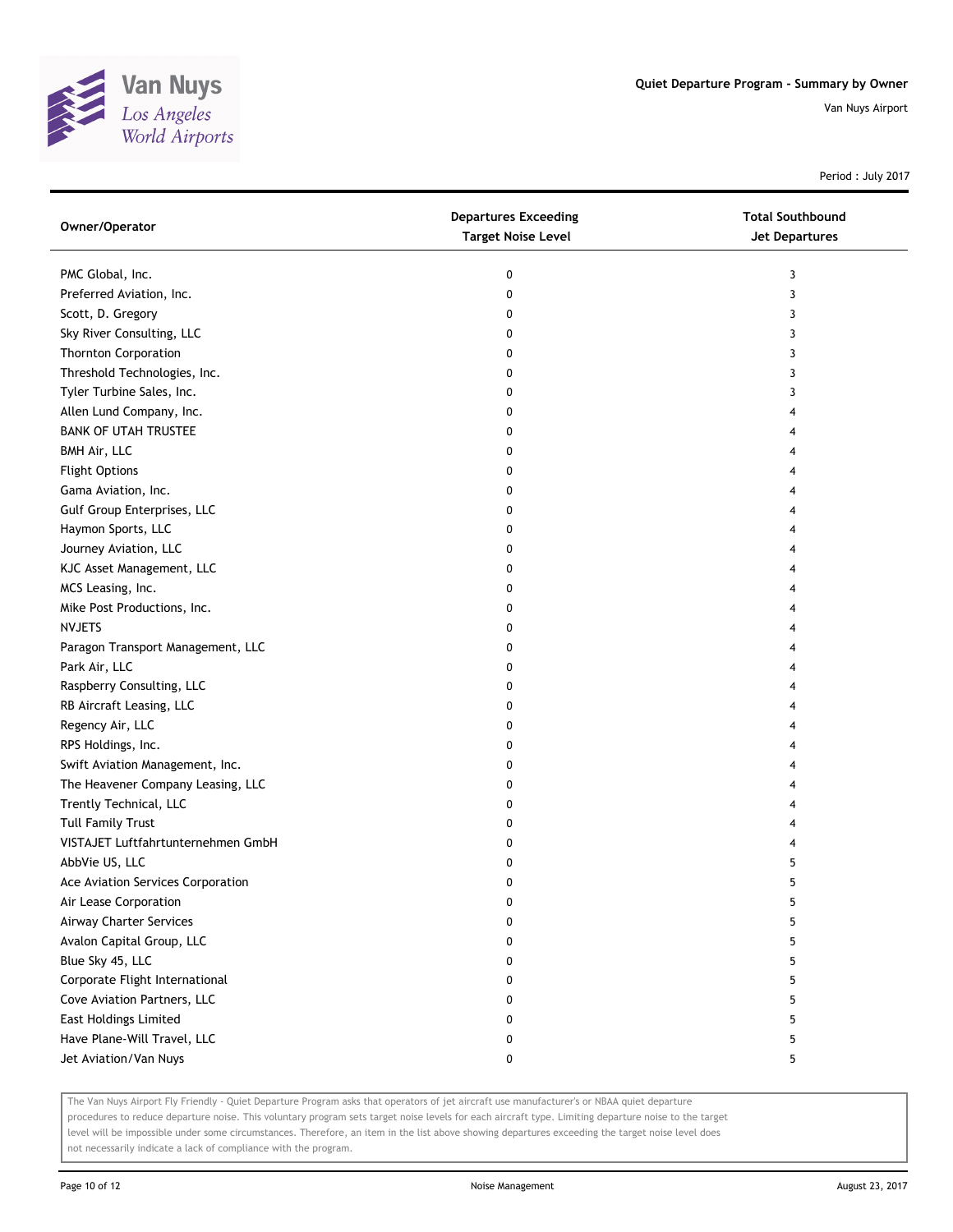

Period : July 2017

| Owner/Operator                                  | <b>Departures Exceeding</b><br><b>Target Noise Level</b> | <b>Total Southbound</b><br><b>Jet Departures</b> |
|-------------------------------------------------|----------------------------------------------------------|--------------------------------------------------|
| Latitude 33 Aviation LLC                        | 0                                                        | 5                                                |
| Mach One Air Charters, Inc.                     | 0                                                        | 5                                                |
| Nalpak Consulting, LLC                          | 0                                                        | 5                                                |
| PARAGON 441 LLC.                                | 0                                                        | 5                                                |
| West Coast Charters, LLC                        | 0                                                        | 5                                                |
| Winbrook LLC                                    | 0                                                        | 5                                                |
| Windsor Jet Management                          | 0                                                        | 5                                                |
| XCEL Jet Management, Inc.                       | 0                                                        | 5                                                |
| Airbar, LLC                                     | 0                                                        | 6                                                |
| Hawker RC 48 LLC                                | 0                                                        | 6                                                |
| Hy-Fly, LLC                                     | 0                                                        | 6                                                |
| Landmark Aviation Aircraft Management & Charter | 0                                                        | 6                                                |
| Pilgrim Enterprises C/O Castle & Cook           | 0                                                        | 6                                                |
| Platinum Aviation, LLC                          | 0                                                        | 6                                                |
| Priester Aviation, LLC                          | 0                                                        | 6                                                |
| Desert Jet, LLC                                 | 0                                                        | 7                                                |
| Flexjets                                        | 0                                                        | 7                                                |
| Hollister Aviation, LLC                         | 0                                                        | 7                                                |
| Leveled Wings, LLC                              | 0                                                        | 7                                                |
| Oakmont Corporation                             | 0                                                        | 7                                                |
| Paragon Airways                                 | 0                                                        | 7                                                |
| Penske Jet, Inc.                                | 0                                                        | 7                                                |
| Prime Jet, LLC                                  | 0                                                        | 7                                                |
| Sands Aviation, LLC                             | 0                                                        | 7                                                |
| Space Exploration Technologies, Corp.           | 0                                                        | 7                                                |
| Executive Jet Management, Inc.                  | 0                                                        | 8                                                |
| <b>Gama Aviation</b>                            | 0                                                        | 8                                                |
| NELSON AVIATION SERVICES LLC                    | 0                                                        | 8                                                |
| Wonderful Citrus Aviation                       | 0                                                        | 8                                                |
| Air Kaitar, LLC                                 | 0                                                        | 9                                                |
| Passport 100, LLC                               | 0                                                        | 9                                                |
| <b>Richardson Aviation</b>                      | 0                                                        | 9                                                |
| Delta Private Jets                              | U                                                        | 10                                               |
| Las Vegas Jet, LLC                              | 0                                                        | 10                                               |
| Solairus Aviation                               | 0                                                        | 10                                               |
| Velox Aircraft, LLC                             | 0                                                        | 11                                               |
| Flexjet, LLC                                    | 0                                                        | 12                                               |
| <b>AVJET Corporation</b>                        | 0                                                        | 13                                               |
| MC Group                                        | 0                                                        | 13                                               |
| STA Jets                                        | 0                                                        | 13                                               |
| Sun Air Jets, LLC                               | 0                                                        | 13                                               |

The Van Nuys Airport Fly Friendly - Quiet Departure Program asks that operators of jet aircraft use manufacturer's or NBAA quiet departure